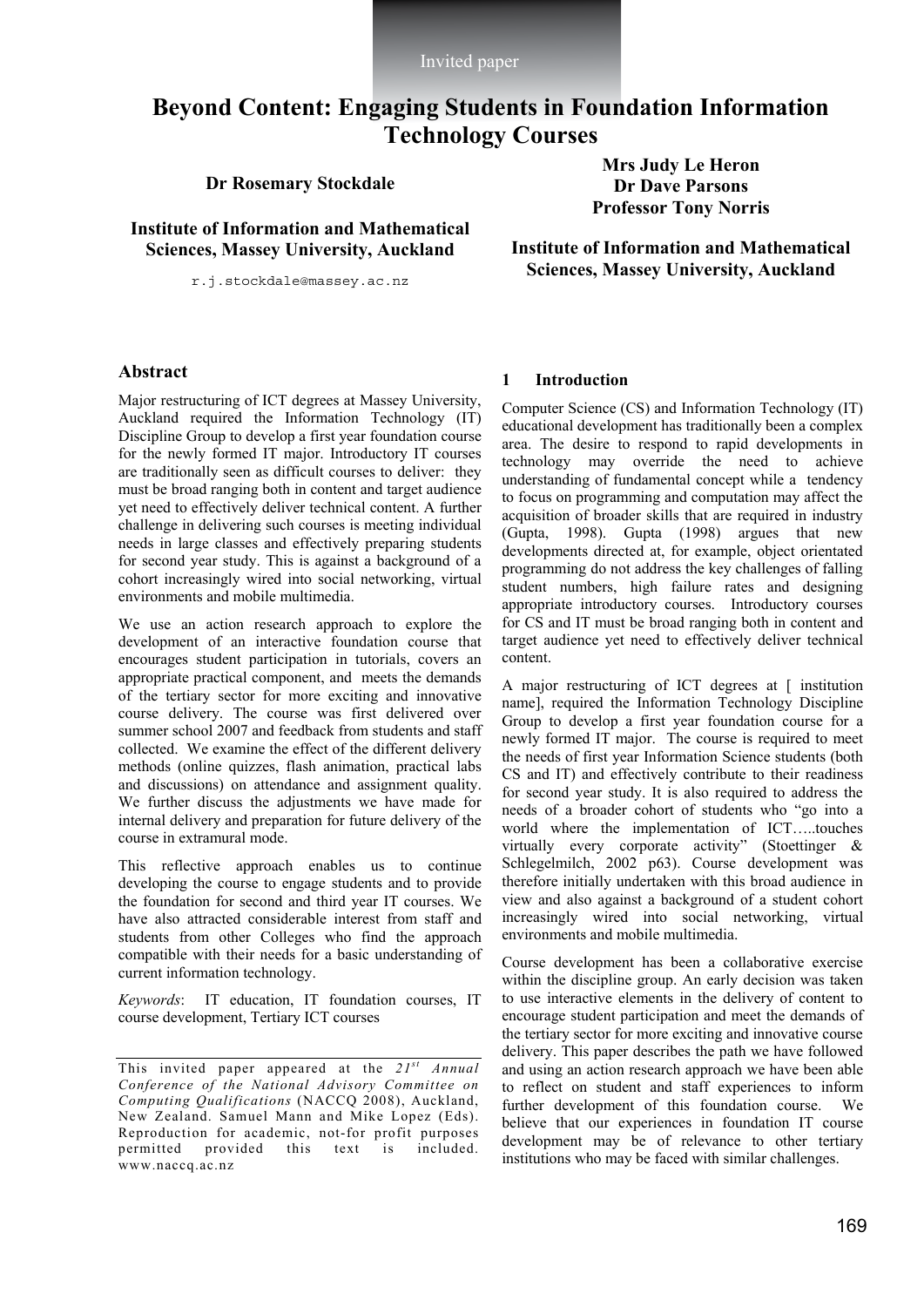#### **2 Issues and Challenges**

The key challenge that we faced in the first stages of planning was identified as meeting the requirement to teach appropriate content while delivering content in an effective manner.

In deciding on the content we were influenced by the need to address the role of technology as "a core element of university-level education" and that IT courses need to address both the foundational elements of the subject matter but also the applications of the technology (Shackelford & LeBlanc, 1998. p.128). This approach is emphasised by Turner (1998) who argues that students must have experiences beyond the technical and that the inclusion of social, ethical and professional topics reflects both industry's demands and the maturing of the informatics discipline. This is borne out in our discussions with industry where many employers have stated that they want their graduates to have a good grounding of technological knowledge together with a high level of soft skills.

To achieve the balance required we have taken the approach described by Randolph (2007) in that we based course development around a core textbook. We then extended the topics from the book to incorporate a range of other material to cover additional content that we felt to be necessary to meet the requirements of the IT Major.

Turner (1998) addresses our second issue of effective course delivery that enhances learning and advocates the four approaches of discovery, active, collaborative and peer learning as more appropriate than traditional paradigms. These approaches were addressed in our course design together with the results of our discussions regarding the use of technology to *deliver* the content. Students have very different opinions on the usefulness and use of technology tools as teaching/learning mechanisms. Stoettinger & Schlegelmilch (2002) have found that both students and tertiary institutions are not embracing the use of technology within the classroom.

Students, on the whole, like the use of IT based tools to deliver content but are influenced by their skill levels, which are determined by the level of their previous exposure to ICT. We therefore needed to plan for the use of technology as a delivery mechanism in a way that was compatible across different levels of IT skills.

Another challenge was the need to effectively present the first year course as a showcase for further IT learning and a pathway to subsequent study. There is a rapidly declining number of students studying CS/IT at a time when the need for IT professionals is becoming acute. There are several anecdotal reasons for this that include lack of interest, poor transition from high school to tertiary curricula, gender bias and poor fit with industry. The course therefore needs to address the issues of attracting students, capturing their interest and encouraging them on to further technology studies.

### **3 Reflecting on the Method**

Action research is a research method that enables a qualitative investigation of change. Its purpose is to

'institute a process of change and then to draw conclusions from this process' (Hunter, 2004. p.295). The method also involves an iterative process that allows for re-examination of the application of devised solutions to a problem to determine whether actions have been appropriate. It also allows for investigation of the impact of the change on the organisation or group (Olesen  $\&$ Myers, 1999).

We used an action research approach to gather data from both staff and students to inform the development, delivery and evaluation of the new course. It should be emphasised that this has not been regarded as a research project, but rather as an integral part of the academic workload. However, we have used the principles of action research (Susman & Evered, 1978 in Hunter, 2004) to inform our cyclical assessments of the progress of the course as follows:

- Diagnosing: We have diagnosed the issues and challenges affecting development of a new course
- Action Planning: We have planned the actions to be undertaken to address the diagnosis
- Action Taking: We have conducted and monitored the planned actions
- Evaluation: We have evaluated the ongoing effects of the actions
- Specifying Learning: We have documented the knowledge obtained from the process

Data collection and analysis has involved collaboration amongst the discipline group staff drawing on several years of collective experience. Reference to a variety of curricula relating to delivery of IT courses and an extensive review of textbooks was made. Discussions with CS staff who constitute a complementary but separate group within the Institute have been ongoing to enable 'cross pollination' of ideas and this has proved to be an invaluable two way exchange. Once course delivery was underway, we informally and formally surveyed students on their experiences. We also continued to conduct informal discussions among the staff and reflect on the participants' reception of the different elements of the course.

### **4 Computer Applications and the Information Age**

The title of the course is aimed at describing the content while avoiding connotations of a business orientation (Business Information Systems is taught in a separate faculty). At the same time we were keen to attract students to the idea of subject matter beyond the technical. Consideration of the technology content of the paper was in part determined by the requirement to prepare the Information Sciences (IT) students for further study. This was informed by the second and third year offerings as shown in Table 1.

Determining the content of the soft skills elements of the paper was ongoing over a period of several months as staff collated material from national and international publications (e.g. NZ Herald, CIO magazine, ComputerWorld, Guardian, Wired). The accumulation of material enabled us to gain a firm grasp of the issues that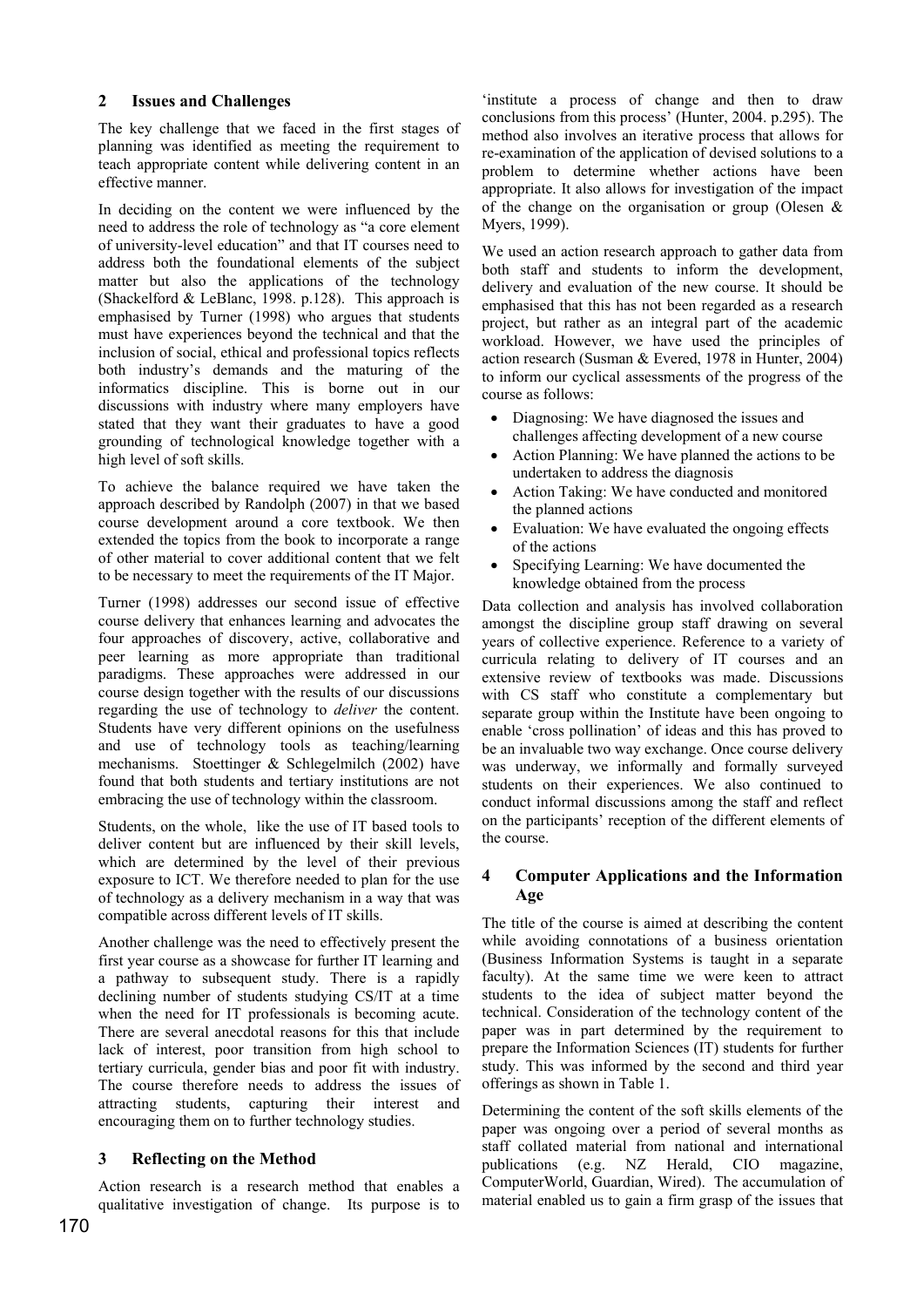were being discussed within the industry and across society as a whole.

| <b>First Year</b><br>Course | <b>Second Year</b><br><b>Courses</b>    | Third Year<br><b>Courses</b> |
|-----------------------------|-----------------------------------------|------------------------------|
|                             | Systems Analysis                        | Database                     |
|                             | and Design                              | Development                  |
|                             | Networks,                               | Human                        |
| Computer                    | Security and the                        | Computer                     |
| Applications                | Internet                                | Interaction                  |
| and the                     | <b>Systems</b>                          | Multimedia                   |
| Information                 | Integration<br>and                      | Development                  |
| Age                         | Administration                          |                              |
|                             | Application                             | Software                     |
|                             | Software                                | Construction                 |
|                             | Development                             |                              |
|                             | Web-Based<br>and                        | Emerging Issues              |
|                             | Mobile Systems                          | Information<br>in            |
|                             |                                         | Technology                   |
|                             | <b>Non Information Science Students</b> |                              |

#### **Table 1: Framework of Courses Offered in the IT Major**

Four components were designed into the structure of the course to fit with the learning paradigms (Turner, 1998) as follows:

- Quizzes. This component emphasises discovery learning by encourage students to explore the set text, conduct Web searches and access other readings to answer the questions set on a weekly basis. The aim of this component is to introduce the students to facts, theory and concepts.
- Lectures. The purpose of this component is to explain and relate facts, theory and concepts that are absorbed through the quizzes. Despite the large class size, some element of interactivity is encouraged to promote peer learning.
- Tutorials. The seminar room based tutorials promote student discussion of issues relating to facts, theory, concepts and practice. The mixed style of interactive events are aimed at promoting collaborative and peer learning.
- Computer lab tasks. The practical component of the course promotes active learning as students follow task sheets that will enable them to build experience of the main types of software applications in current use.

Each component of the course is aimed at enhancing the approaches to student learning and complementing and informing the other components. The assessments were developed with a view to evaluating the overall learning achievements of the students and related to each of the four delivery components. The course framework is shown in Figure 1.

As a foundation technology course, it was felt to be appropriate to use the University's e-learning platform, WebCT, as a repository for all course materials (except the textbook). All administrative documents including course outline and semester schedule, the assignment sheets and lecture notes are located on the course Web pages. The opening page provides a bulletin board for course notices and reminders while all students are encouraged to post to the discussion board to promote peer learning. Additional tools such as animations and podcasts are also posted under the appropriate content pages.

After considerable discussion it was decided to organise the course around a textbook (Randolph, 2007). A set text (see References) provides a framework for the course and forms the basis of a weekly quiz. Although it has been noted that students who are reasonably competent in IT tend not to use the textbook, those with less experience use it extensively and have found the book useful for ongoing reference.



**Figure 1: Framework of the course** 

#### **4.1 The Quizzes**

To encourage the students to read around the topic before the lecture, and to aid formative learning throughout the semester, a weekly online quiz has been introduced. The quizzes encourage the students to read material to gain a grasp of the concepts and theory for the relevant topic. Multiple choice and short answer questions are posted on WebCT for one week preceding the lecture and can be answered by reading the nominated chapter. In the case of additional topics a Web search or accessing nominated readings is required. Sufficient time is given to enable students to scan their sources as they work through the questions. After the initial week of semester (when a practice test is posted) an average of 75-85% of students have completed the quiz in both deliveries of the course.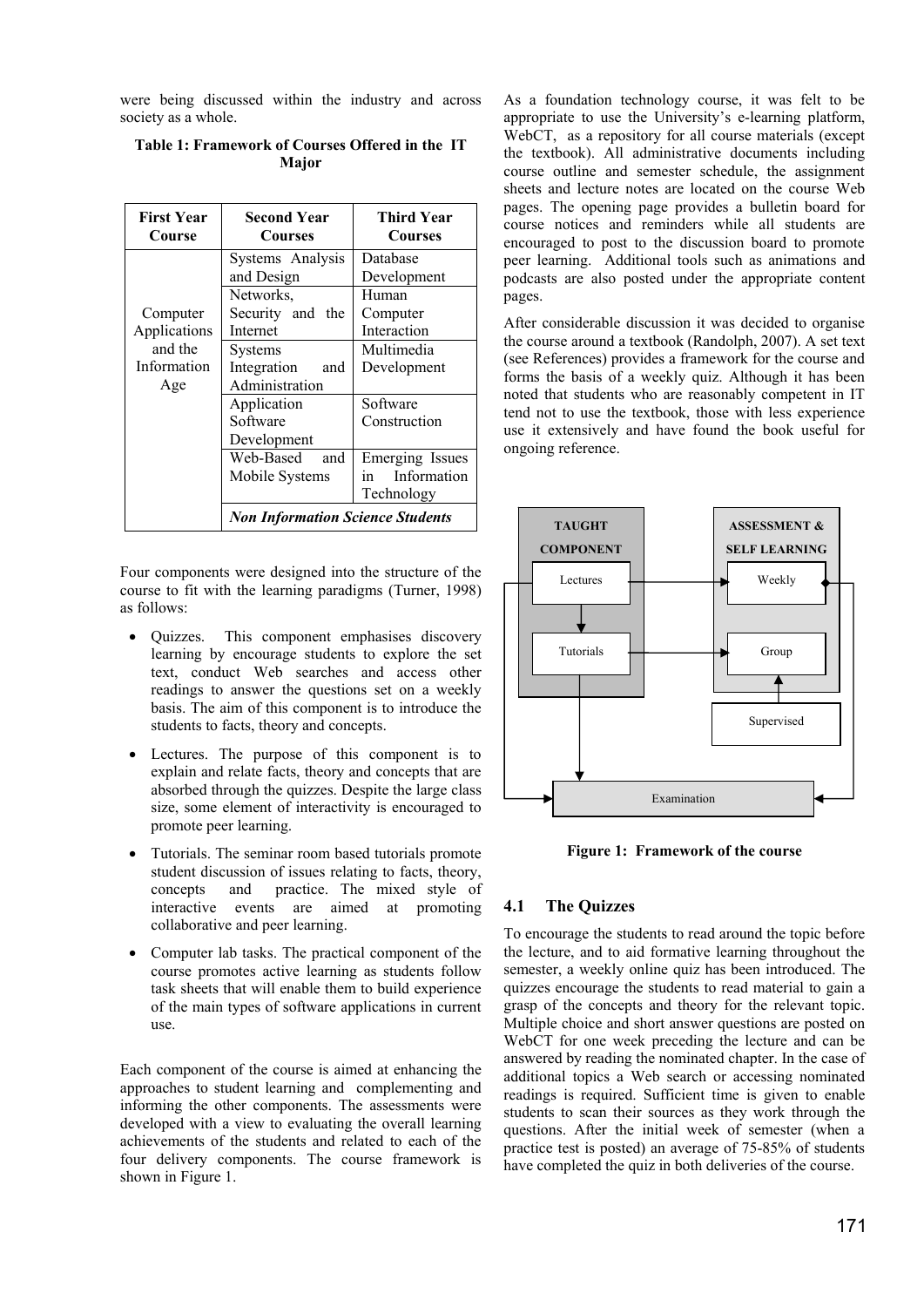## **4.2 Lectures**

The lecture schedule loosely follows the contents of the book although we supplemented the material with expertise from members of staff in the first delivery of the course at summer school, 2007. This is to ensure that all topics covered in subsequent years of the IT major are broadly addressed. The practice has been retaining in the second delivery in Semester 1 and adds a self study<br>element (discovery learning) through the need for element (discovery learning) students to locate additional readings for the quizzes. An overview of the lecture themes is shown in Table 2.

**Table 2: Foundation Course Lecture Themes**

| <b>Lecture Themes</b>                                                                                                                                                                 | Source                                        |
|---------------------------------------------------------------------------------------------------------------------------------------------------------------------------------------|-----------------------------------------------|
| - Usability and Web<br>design<br>- Computer graphics<br>- Multimedia and online<br>entertainment<br>- Human Computer<br>Interaction<br>- Computer forensics<br>- History of computers | In-house expertise and<br>additional material |
| - How computers work<br>- Software applications<br>- What is programming?<br>- Databases, information<br>handling $&$ storage<br>- Security and privacy                               | Book chapters<br>(summarised)                 |

Lectures cover material from the readings used in the quizzes, and the theory is expanded with the use of case studies. Where questions in the quiz indicate difficulties the material is enhanced and explained within the lecture. Interactivity within the lecture is encouraged using impromptu voting on queries, asking for examples of technology use and other opinion seeking. This level of interactivity is to be extended as we develop the facility to use mobile phones for querying during lectures. Additional material in the form of podcasts, flash and other animation modules are loaded onto WebCT to enhance learning, particularly of the more technical elements of the content. Videos were made of all lectures in the summer school delivery of the course and it is intended to edit these and make them available as additional material on the Web. Students are able to access these tools as often as they wish and there are encouraging signs that they are proving beneficial and plans to extend the range of tools are in hand.

## **4.3 The Tutorials**

The weekly tutorials are loosely related to the lecture topics, but are used to encourage students to think beyond the boundaries of technology to consider the wider implications of our networked world. The tutorials are aimed at enhancing collaborative and peer learning approaches and are designed to be very interactive. Topics for each week are presented as challenging

questions while the format varies from open and group discussions, to debating stances and team tasks. Exploration of ethical, environmental, security and privacy issues are included along with exercises that illustrate the principles of programming and elements of web design. Material is gathered from contemporary publications and real world case studies are used to illustrate different perceptions and viewpoints.

# **4.4 The computer labs**

The computer labs are the active learning element of the course. Six software applications are introduced to students in the lab sessions to give participants experience of a range of software and to build confidence in using a variety of tools. Tasks range from creating a blog and a webpage to document sharing, databases and simple programming tasks using Alice and Visual Basic.

Task sheets associated with the six applications are posted to WebCT together with instructions for completion. The labs are run as drop-in sessions with no formal groupings and students are encouraged to work alone or with peers to complete the tasks, attending labs to gain help from the tutoring staff.

# **4.5 Assessment**

As indicated in Figure 1, there are four elements to the total assessment for the course that are drawn from the learnings of each of the components.

The quizzes assess knowledge of facts, theory and concepts drawn from the themes of the subject area. There is a total of 10% of the assessment mark assigned to the 10 quizzes.

The final exam is the major element of assessment and tests knowledge of facts, theory and concepts as well as an understanding of socio-technical issues. It accounts for 60% of the total assessment and contains multiple choice and short answer questions. The majority of the exam material is taken from lecture content although short answer questions also include discussion topics from the tutorials.

Learning from the tutorials is assessed in a group assignment that enables the students to display a knowledge of socio-technical issues, web design and practical expertise. It incorporates the web page creation component of the lab, the usability and design lecture and discussion content from the tutorial. Groups of 4 to 6 students are tasked with designing a website on a chosen theme and group members are required to address different aspects of the issues that arise from the selected topic. Group marks are awarded for the home page, although each student is required to create an individual page which carries over half of the marks. Content and design are equally weighted in the double marking. While not assessed, the relevance of soft skills such as group collaboration and interpersonal communication are modelled in tutorial discussions and are required to successfully complete the group assignment.

The computer lab component assesses basic expertise in six different types of applications. Students work at their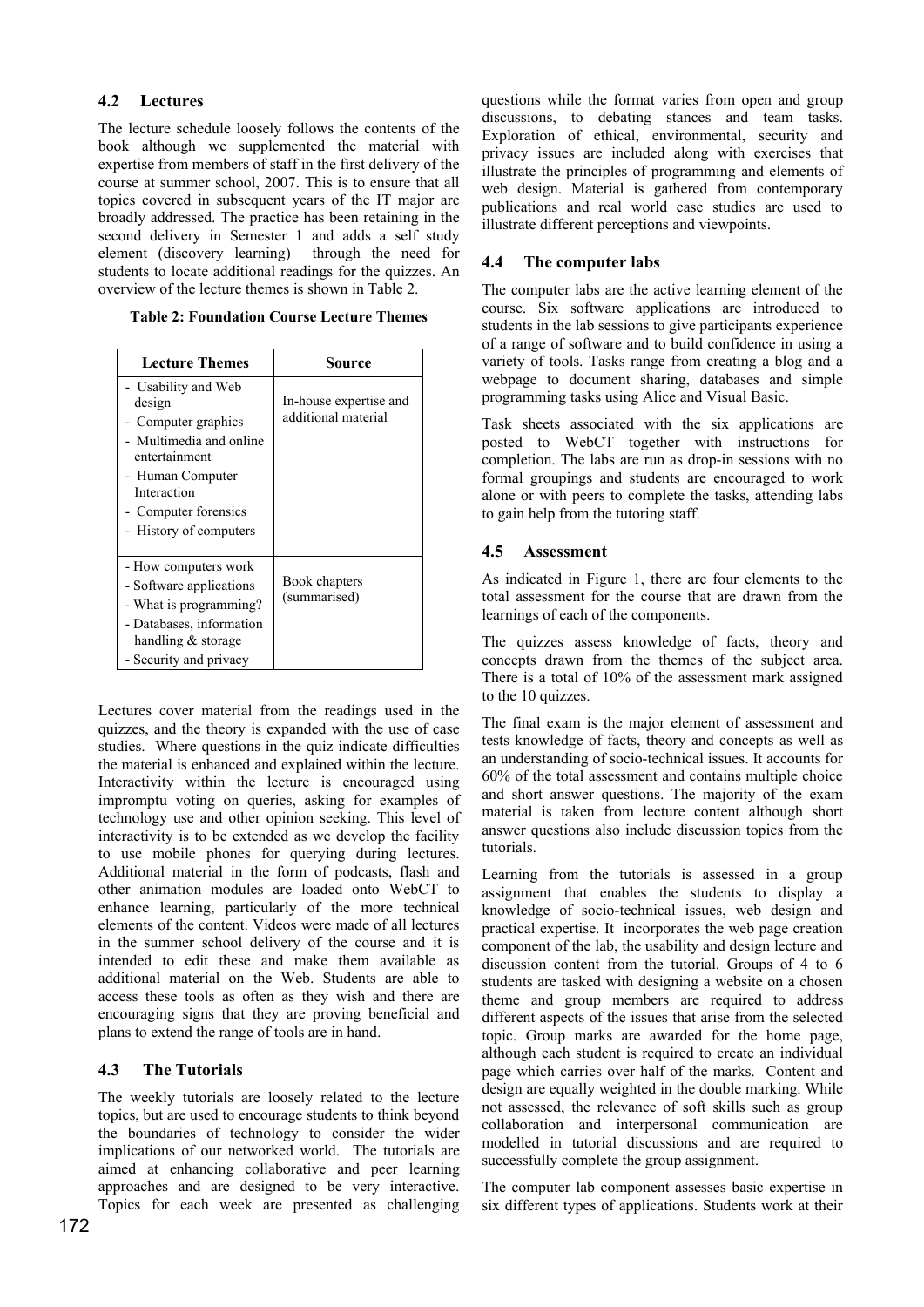own pace over a period of the weeks assigned to the tasks and are supported by tutors within the lab sessions. Once the tasks are completed they are demonstrated to a tutor to be signed off. A total of 15% is assigned to the lab tasks.

#### **5 Feedback and Ongoing Development**

A reflective approach is need when addressing issues arsing from feedback and discussions if staff are to continue to guide the course along an effective development path.

Feedback from the course has been both formal and informal covering the delivery at summer school in 2007/8 and the first 9 weeks of internal delivery in Semester 1, 2008. Ongoing contact with the students has provided valuable comments while all members of the discipline group have been involved in some part course delivery.

### **5.1 Student Feedback**

Summer school students were not a typical cohort for this course as they tend to be third year students from a range of disciplines using summer school to complete their degrees. Therefore their learning capabilities and techniques are more advanced than those of the usual first year student. Nevertheless, we have received good feedback from the few students who completed the formal survey forms.

There was confirmation that the quizzes were a useful formative learning tool and that the software applications covered in the lab sessions were interesting and useful. Feedback also informed the rewrite of the task sheet for one software application which was held to be unnecessarily complicated. Adjustments were piloted on two non-technical university general staff members who had taken the course in summer school. These members of staff said that they had found the course to be an immensely useful and confidence building experience and was very positive in their new found ability to understand IT issues and use computers more effectively.

Ongoing student feedback from the delivery of the paper in Semester 1 has been largely positive. We have an open door policy that, while time consuming for staff, ensures that students find the team approachable and are able to raise any concerns. Results from an informal WebCT survey posted in Week 9 of semester have given us preliminary feedback on the running of the course. The survey covered specific views on the lectures, the tutorials and computer labs as well as the assessment methods. Feedback indicates that students are very exam focussed. They appreciate the lectures that cover the material from the book and the majority of responses were concerned that the lectures should not stray from the format of the themes. (The majority of students are not willing to learn material that will not be included in the exam.) The interactive element of the lectures was remarked on by several students and this has provoked some thought to moving the lectures to a seminar room more conducive to discussion in the next semester.

In contrast, the interactive tools provided for self study on WebCT, although highly regarded by non-IT students, were not frequently accessed. The quizzes are seen as an excellent way of encouraging students to read the relevant chapters of the book, although some students did not accept the preparation focus of the quizzes and wanted to do the quiz after the lecture as a test rather than as formative learning.

Feedback on tutorials has been mixed. There is an element of the class that do not participate because they can see no assessment marks directly associated with attendance and a small proportion have indicated that 'discussion is boring'. Low attendance of students is currently seen as an issue for all tertiary courses and whereas 75% of the class attended the first three tutorials, this number has remained just below half the total students in the last few weeks (i.e. beyond the point where there is a direct relation to assessment marks). Nevertheless, we have taken the figures as a positive sign that attendance remains at this level after the group assignment has been completed. Indeed, more students attend the tutorials than the lectures and together with feedback comments, indicates that a significant proportion of the class is interested in contemporary issues associated with IT. The majority of topics have evoked lively discussion within groups so that even those unwilling to talk to the whole class were happy to participate on a more personal scale

Regarding the practical lab component, a small number of more IT experienced students felt that the lab tasks were too easy for them. Nevertheless, a surprising number said it was the first time they had used many of the different types of applications they are introduced to, and that they have enjoyed using them. Lab tutors can see students building confidence as they learn new applications and many are encouraged to learn more about the applications on their own. For example, we found that several students have set far higher goals for themselves in their group assignment (which involved website design, creation and content) than we have asked for in the assignment instructions.

### **5.2 Staff Feedback**

From a staff perspective foundation IT courses are seen as challenging. They are time consuming to design and run, students have a vast variety of skill levels, the content matter is broad and the language used full of acronyms, abbreviations and jargon. The challenge is to deliver the course in as interesting a manner as possible and this had led to the inclusion of case studies and real world examples in lectures.

The tutorials and practical components of the course have been the most time consuming to prepare. The tutorial component has proved to be the most difficult to deliver as the staff are largely technically trained and not accustomed to an open, interactive discussion format in the seminar room. Tutorials are designed to challenge and even provoke the students to think in different ways and discussions often move in valid but unanticipated directions about which the staff member may feel less